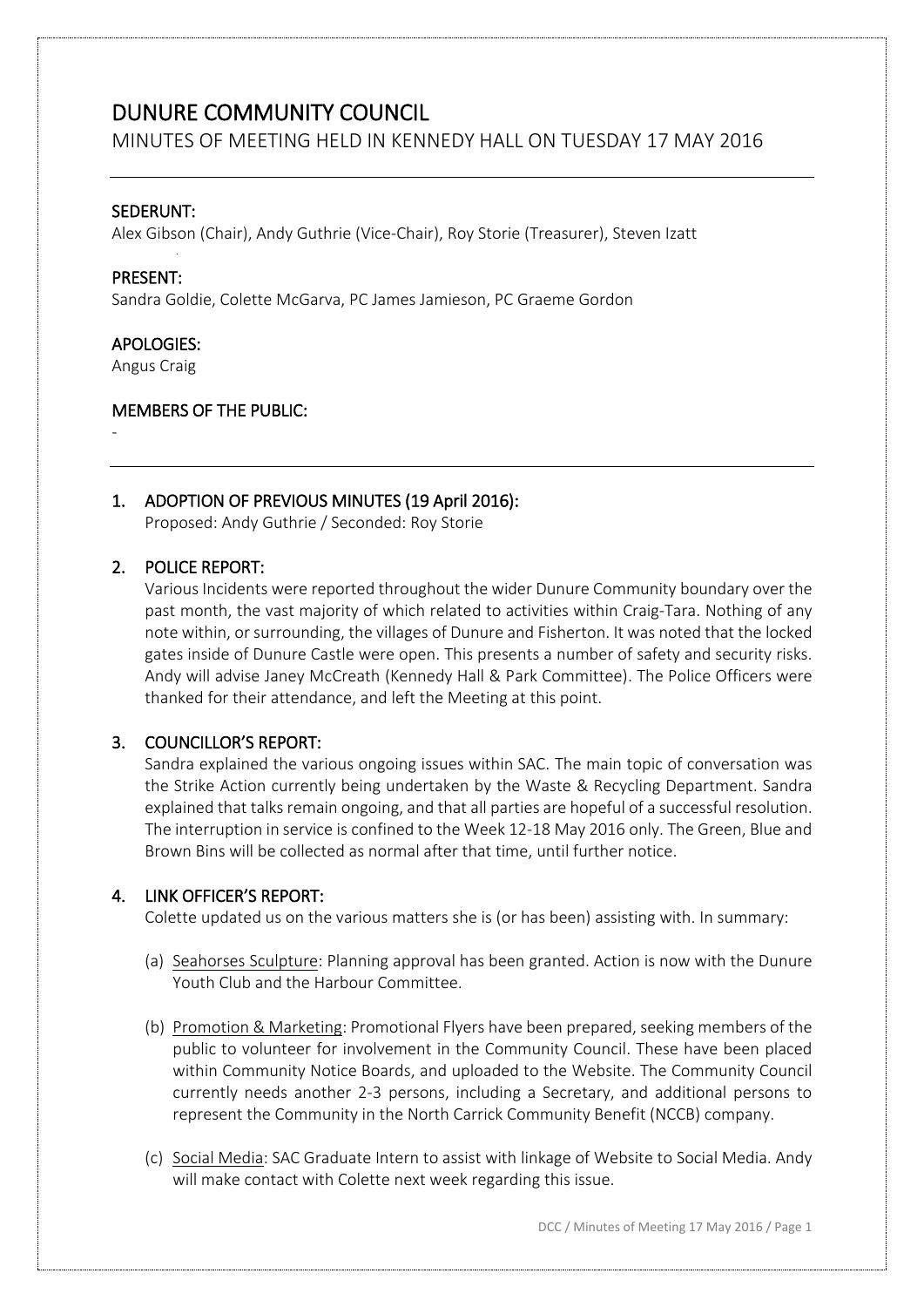MINUTES OF MEETING HELD IN KENNEDY HALL ON TUESDAY 17 MAY 2016

- (d) Community Transport: NCCB is seeking responses from local residents on the status of Community Transport. Survey Forms to be obtained and distributed.
- (e) Participatory Budgeting Event: A SAC "open" night was held on 07 May 2016. Funding (of up to £1,000) was available for local Initiatives. This was successful, and a broad range of Communities received Funding. Colette will email a summary of the various causes which were successful in obtaining Funding. It is expected that this will become an annual event.
- (f) Beach Clean-Up (and Future Events): The recent Beach Clean-Up by local schoolchildren was a great success. Various SAC Departments will assist with future events.
- (g) Castle Burn Debris: The clearance of vegetation and other debris from blocked parts of the Castle Burn is the responsibility of SAC (Housing). Colette advised that a Quotation was being obtained for this work, and that it will be undertaken shortly.
- (h) Dunure Community Action Plan: A meeting is to be arranged to discuss how this 5-year Plan is best moved forward. Participants to be identified. Dates to be agreed.
- (i) Strengthening our Communities Workshop: Colette advised that she is able to give a Presentation on Community Engagement if sufficient members of the Community are interested in attending. We will let her know. She suggested a Community Newsletter will be helpful in reaching-out to, and engaging with, everybody in the Community. Colette will provide a sample Newsletter, and we will give this idea some consideration. Resourcing is an issue. VASA is an option. A Stall at the Gala Day is also an option. The objective of these Initiativesis to promote the work of the Dunure Community Council, and the various other Volunteer Organisations operating within the Community, and attract new members.
- (j) Administration Grant: Forms to be completed and returned to SAC. Roy explained that he will attend to this, as normal, upon completion of the annual Financial Audit.
- (k) Camping in Kennedy Park. Colette advised that she had received an inquiry regarding Camping (including access to the Toilets) in Kennedy Park as part of the Duke of Edinburgh Award. Steve advised that he had received a similar inquiry from Sarah-Lee McKechan of "Spark of Genius" via the Website, and had routed it to Janey McCreath (Kennedy Hall & Park Committee). Steve advised that he had also received an inquiry through the Website from Christine McLeod of "Dovetail Funerals" regarding the potential hire of Kennedy Hall for a memorial service, which he had also forwarded to Janey.
- (l) Ayrshire Roads Alliance (ARA) Issues: It was noted that temporary repairs to a number of potholes located in Station Road, Castle View, Kennedy Drive, Carrick Place and Arran View had been undertaken throughout the Village in the past week. This is appreciated. Meantime, Steve will email Colette a summary of the remaining issues which we are keen to pursue. This will comprise:
	- The status of ongoing Inspections (including the provision of copies of Reports);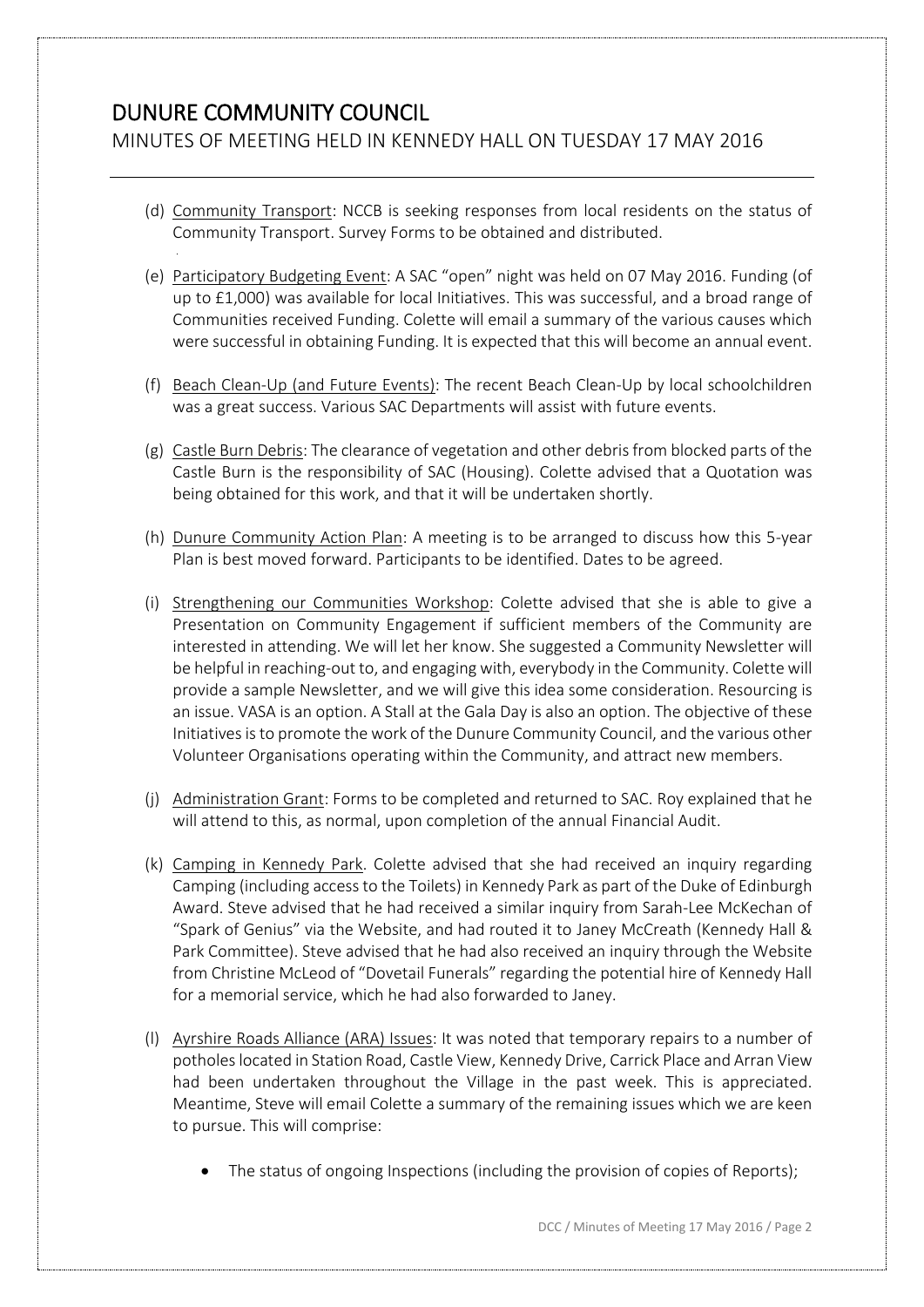MINUTES OF MEETING HELD IN KENNEDY HALL ON TUESDAY 17 MAY 2016

- The status of the Traffic Speed Survey recently undertaken on Station Road;
- The "Children Crossing" Flashing-Signs located near to Fisherton Primary School;
- Re-marking of the "Give-Way" lines at the bottom of Kennedy Drive.

## 5. MATTERS ARISING:

- (a) A Secretary is desperately needed. Various members of the Dunure Community Council are carrying-out the secretarial tasks, but this is not sustainable. Angus has provisionally advised of a cost of £35 to obtain a third-party Secretary to attend and prepare Minutes of each Meeting. But this would absorb a significant proportion of our annual operating Budget. It was agreed, at least initially, that Steve will prepare a Flyer regarding the work of the Dunure Community Council generally – and including a request for a Secretary (with the possibility of reimbursement). Steve will send the Flyer to Colette for printing. Then the Dunure Youth Club will be asked to deliver it to as many households as possible. If we cannot find a suitable volunteer, then we will have to recruit (and pay for) a Secretary.
- (b) Steven will email Colette a short note on the various Meetings which have been held this past Year, and include copies of Minutes of Meetings from March 2016 and April 2016. Colette will forward thisinformation to her colleague (Marie Welsh) to update her records.
- (c) Angus has completed and returned information in regard to the Insurance requirements requested from Highland Regional Council.
- (d) Alex, Andy and Roy will complete the Office Bearer Forms, and the related Data Protection Forms, and return them to SAC. Steve and Angus are not required to do this.
- (e) Following our receipt of a Grant of £4,950 from SAC Rural Access Panel, Steven ordered, and has now taken delivery of, the new Football and Rugby Posts to be installed in Kennedy Park. Two Quotations have been received for their installation. Both are similar, and both are (unfortunately) more than the available Budget. Steven will commence negotiations with both vendors to obtain the best possible price.
- (f) Alex has been following the installation of Superfast Broadband. There are many aspects to this. But it would appear that progress is being made. BT (Open Reach) Engineers are working at various locations throughout the Community.
- (g) The NCCB Small Grant of £3,300 has been allocated. See previous Minutes.
- (h) It was noted that Jean McGinn had passed a box containing various archives relating to the work of the Dunure Community Council to Elaine McQuade. We will arrange to collect this from Elaine, and store it safely.